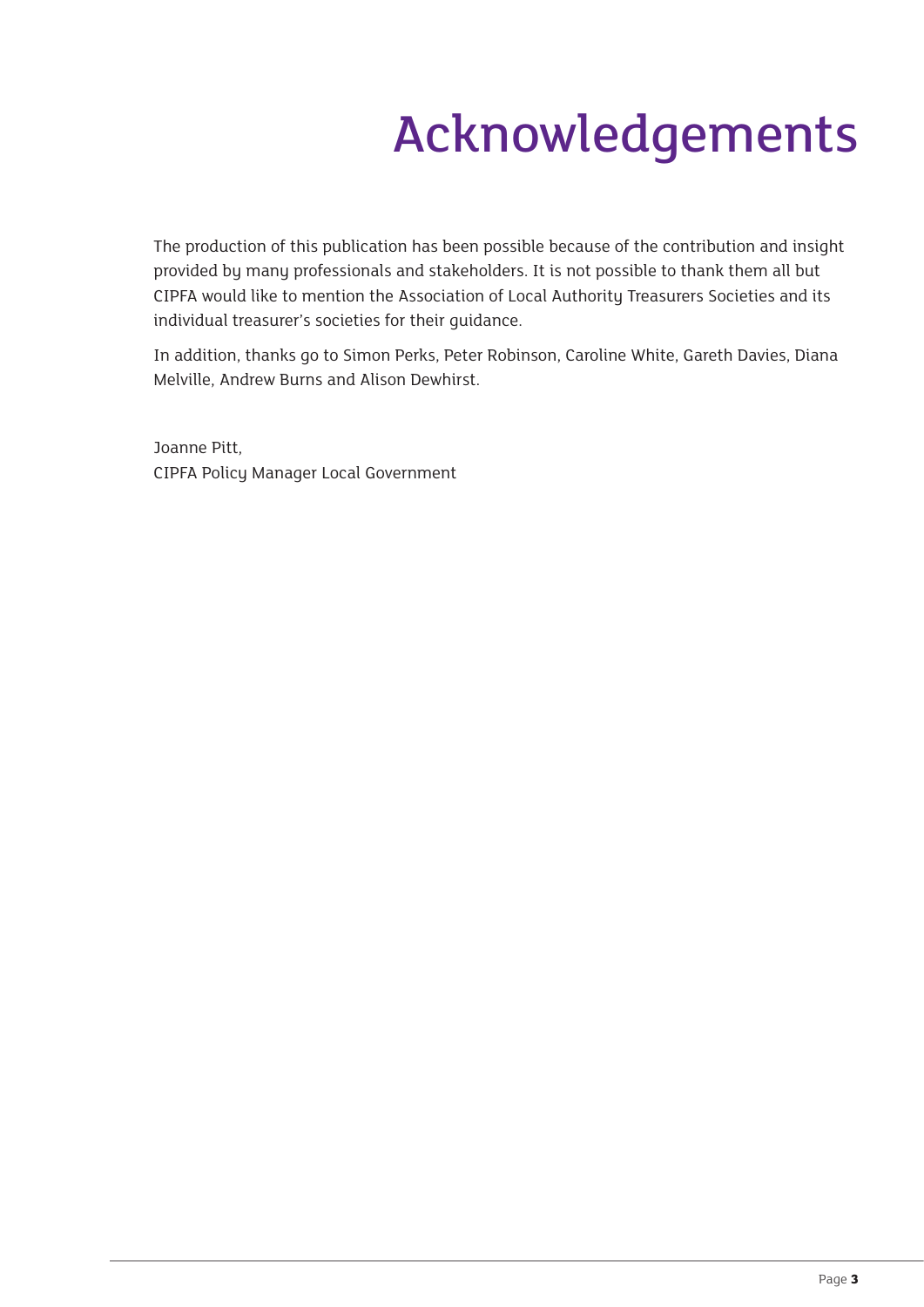## **Contents**

| THE AUTHORITY'S RESPONSIBILITIES IN DETERMINING COMPLIANCE WITH THE FM CODE16       |  |
|-------------------------------------------------------------------------------------|--|
| CHAPTER 1. THE RESPONSIBILITIES OF THE CHIEF FINANCE OFFICER AND LEADERSHIP TEAM 17 |  |
|                                                                                     |  |
|                                                                                     |  |
|                                                                                     |  |
|                                                                                     |  |
|                                                                                     |  |
|                                                                                     |  |
| MAINTAINING EFFECTIVE 'LINE OF SIGHT' ACCOUNTABILITY ARRANGEMENTS24                 |  |
|                                                                                     |  |
|                                                                                     |  |
|                                                                                     |  |
|                                                                                     |  |
|                                                                                     |  |
|                                                                                     |  |
|                                                                                     |  |
| ESTABLISHING A CLEAR FRAMEWORK FOR GOVERNANCE AND INTERNAL CONTROL 33               |  |
| ESTABLISHING CLEAR ARRANGEMENTS FOR ASSURANCE AND ACCOUNTABILITY  34                |  |
|                                                                                     |  |
| CREATING, MAINTAINING AND NURTURING A CULTURE OF GOVERNANCE                         |  |
|                                                                                     |  |
|                                                                                     |  |
|                                                                                     |  |
|                                                                                     |  |
|                                                                                     |  |